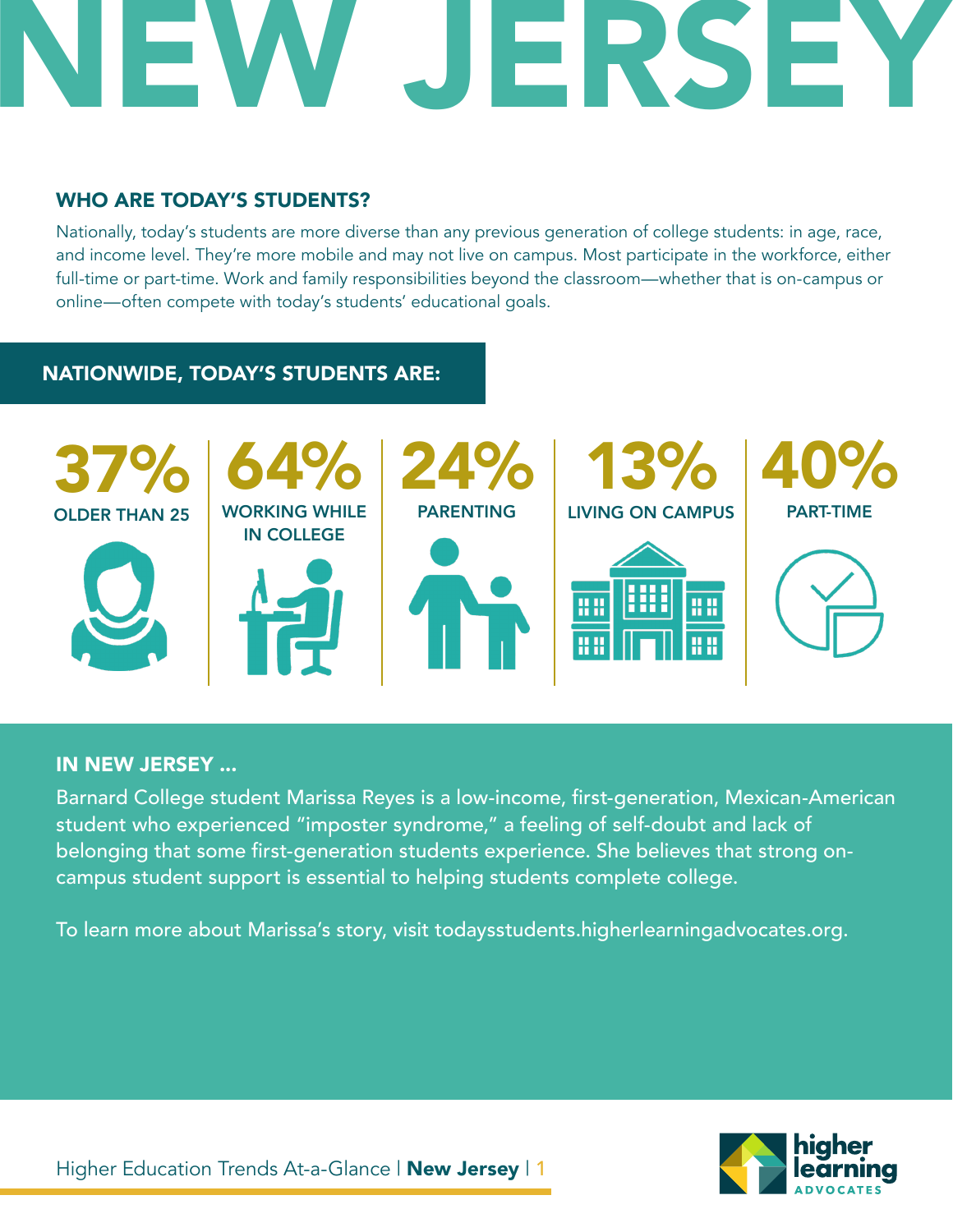# NEW JERSEY

## SNAPSHOT: How do New Jersey's numbers stack up?

To better understand how New Jersey compares to the national higher education landscape, look to the data below detailing trends in enrollment, federal student aid, tuition and fees, earnings, and attainment comparing national and state level data.





## Higher Education Trends At-a-Glance | New Jersey | 2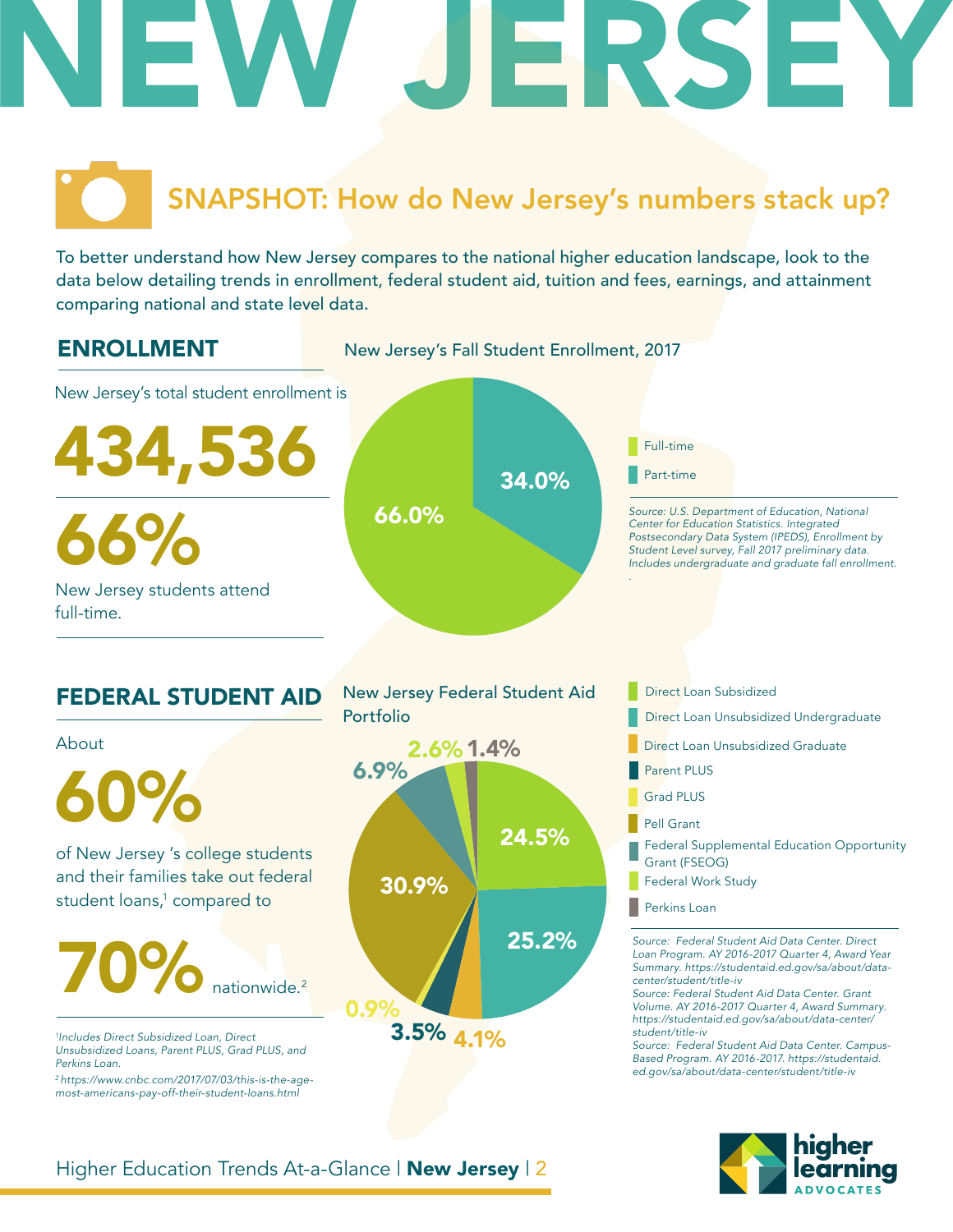# NEW JERSEY

## SNAPSHOT: How do New Jersey's numbers stack up?

## TUITION & FEES

New Jersey's institutions of higher education tuition & fees are above the national average.

*Source: College Board. Trends in College Pricing 2018. Figure 5 and 6. https://trends.collegeboard. org/college-pricing*

*Source: College Board. Average Tuition and Fees and Room and Board in Current Dollars, 2017-18 and 2018-19.*

*https://trends.collegeboard.org/college-pricing/* figures-tables/average-published-undergraduate*charges-sector-2018-19*

## ATTAINMENT

In 2016-2017, about-average rates of New Jersey students obtained postsecondary degrees and credentials compared to the rest of the nation.

*Source: U.S. Department of Education, National Center for Education Statistics. Integrated Postsecondary Education Data System (IPEDS), Completions Survey by Gender, 2016-2017 academic year. Source: Ginder, S.A., Kelly-Reid, J.E., and Mann, F.B. (2018). Postsecondary Institutions and Cost of Attendance in 2017– 18; Degrees and Other Awards Conferred, 2016–17; and 12-Month Enrollment, 2016–17: First Look (Provisional Data) (NCES 2018-060rev). U.S. Department of Education. Washington, DC: National Center for Education Statistics. Retrieved November 2018 from https://nces.ed.gov/pubs2018/2018060REV.pdf* Note: Certificates only include less than one year and at *least one year but less than 4 years.* 

## Average Tuition & Fees | 2018-2019



Percentage of Degrees & Certificates Awarded | 2016-2017



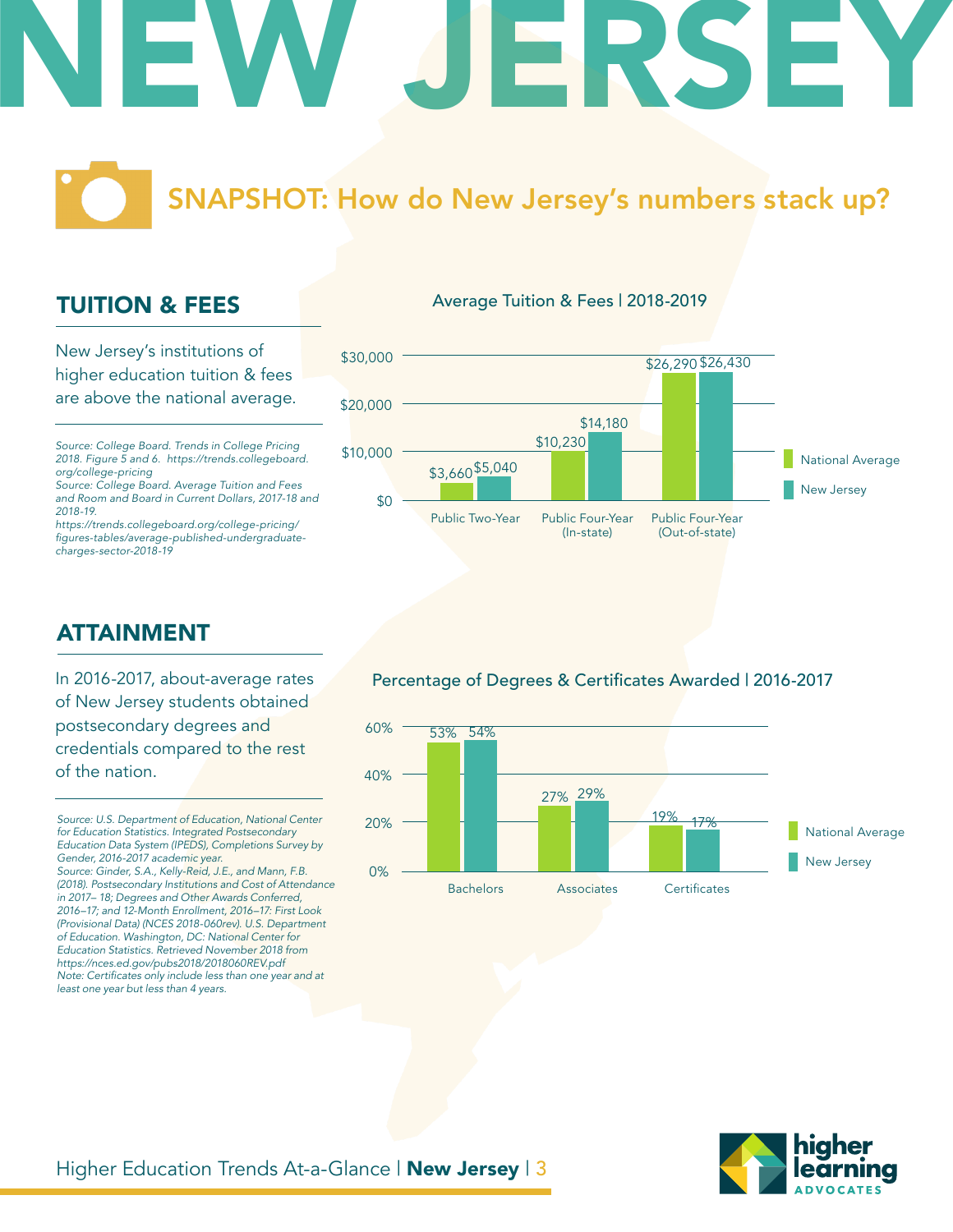## ERSE

SNAPSHOT: How do New Jersey's numbers stack up?

## ATTAINMENT *continued*

New Jersey Education Levels for Residents Ages 25-64

As of February 2019,

16.2% 52.7%

of New Jersey residents ages 25- 64 have obtained a certificate or postsecondary degree.

## NATIONALLY,

47.6%

of Americans ages 25-64 have obtained a certificate or postsecondary degree.3





## Percentage of New Jersey Residents Ages 25-64 with at least an Associate's Degree by Race



*Source: Lumina Foundation. A Stronger Nation. February 21, 2019. http://strongernation. luminafoundation.org/report/2019/#state/NJ*



<sup>3</sup>*http://strongernation.luminafoundation.org/ report/2019/#state/NJ*

Higher Education Trends At-a-Glance | New Jersey | 4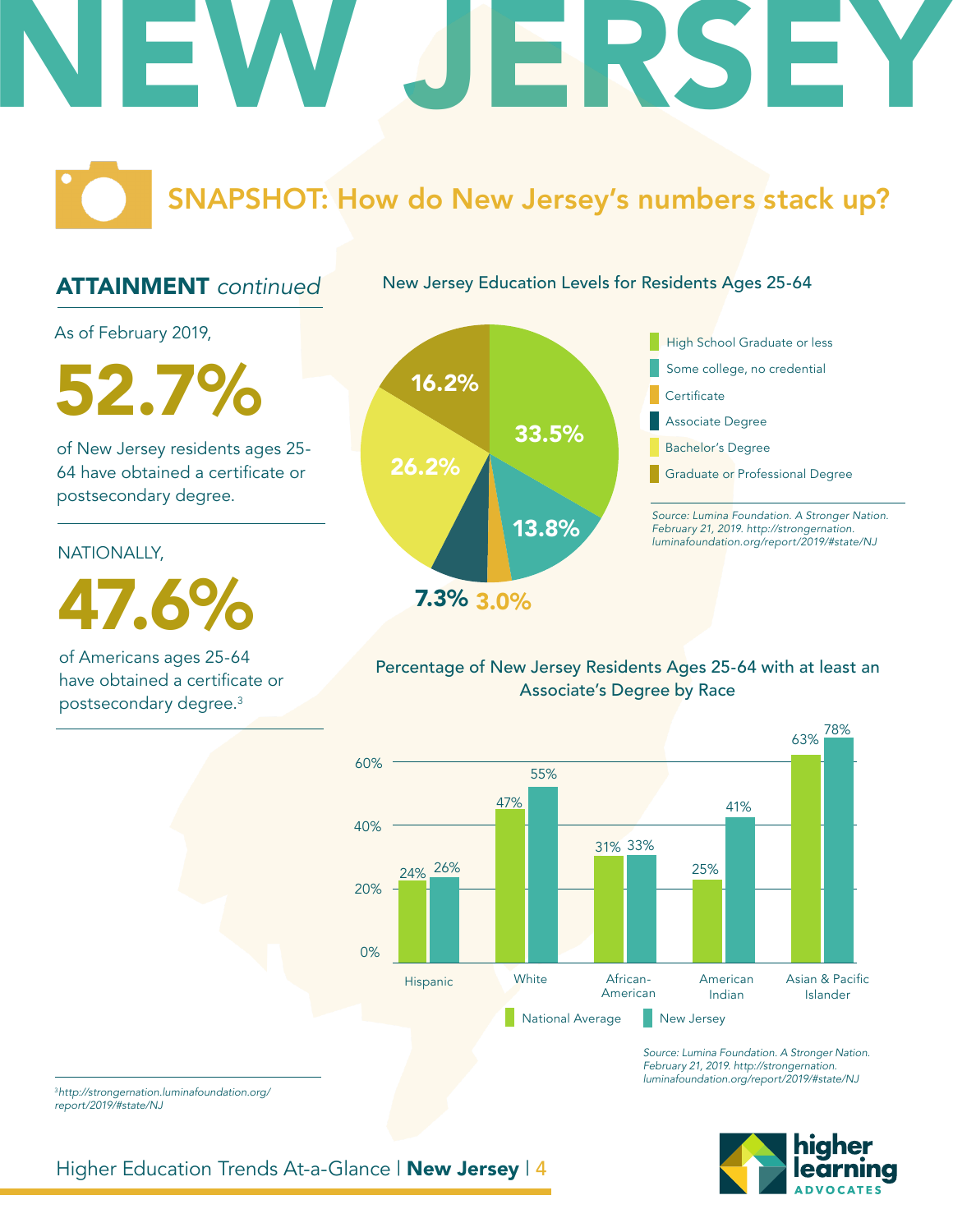# NEW JERSEY

## SNAPSHOT: How do New Jersey's numbers stack up?

## EARNINGS AND EMPLOYMENT

Americans who earn a postsecondary degree or credential have higher earnings potential.

*Source: Georgetown University Center for Education*  and Workforce. Certificates: Gateway to Gainful *Employment and College Degrees. https://cew.* georgetown.edu/cew-reports/certificates/

New Jersey workers with higher levels of postsecondary attainment have more earning power than their peers with less than a bachelor's degree. The median earnings of New Jersey residents is above the national average.

*Source: U.S. Census Bureau, Earnings in the Past 12 Months, 2012-2016 American Community Survey 5-Year Estimates.*

https://factfinder.census.gov/faces/tableservices/ *jsf/pages/productview.xhtml?pid=ACS\_09\_5YR\_ S1501&prodType=table*

## The majority of jobs nationwide in 2020 will require education beyond high school.

*Source: Anthony P. Carnevale, Nicole Smith, and Jeff Strohl. Georgetown Center for Education and Workforce. Recovery: Job Growth and Education Requirements through 2020. June 26, 2013. https://cew.georgetown.edu/cew-reports/ recovery-job-growth-and-education-requirementsthrough-2020/*

## National Average Earnings of U.S. Workers By Educational Attainment



### Median Earnings by Educational Attainment for New Jersey Residents Aged 25 and Over



## Percentage of Jobs that will Require Postsecondary Education by 2020





## Higher Education Trends At-a-Glance | New Jersey | 5